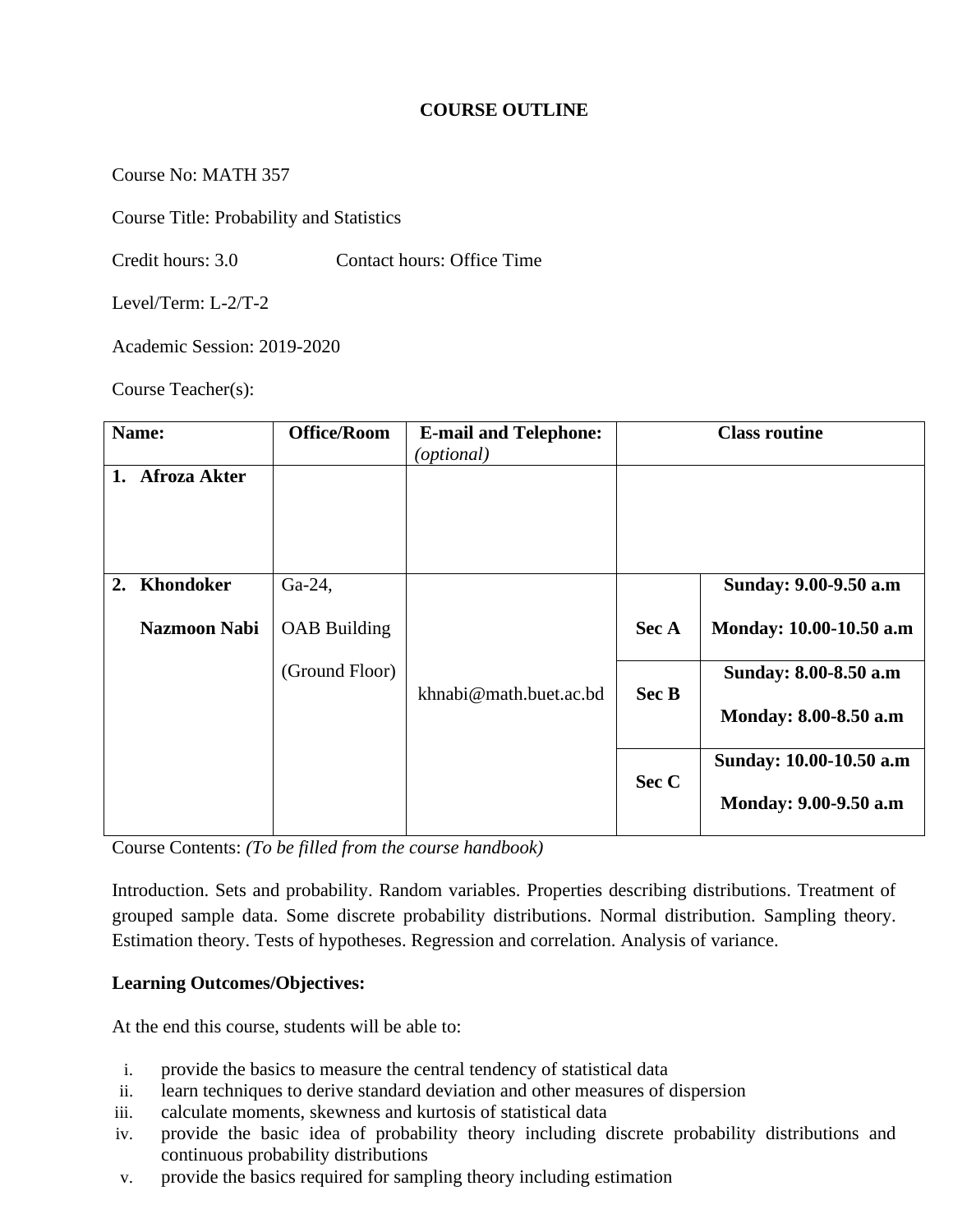- vi. carryout hypothesis testing.
- vii. provide the elementary background for regression analysis, correlation coefficients

### **Assessment**

Class Participation/Attendance: 10%

Homework Assignment and Quizzes: 20%

Term Final Exam: 70%

### **Text Book:**

i. Probability and Statistics for Engineers and Scientists – Walpole, Myers, Myers, and Ye, Pearson Education, Inc., Ninth Edition, 2012.

#### **Reference Books:**

- i. Element of Probability and Statistics, By Frank L. Wolf.
- ii. Probability and Statistics with Applications, By Y. Leon Maksoudian.
- iii. Probability and Statistics for Engineers, By Erwin Miller & John E. Freund.

# **Weekly schedule**

| <b>Week</b> | <b>Topics</b>                                                                                                                                   | <b>Teacher's</b>       |
|-------------|-------------------------------------------------------------------------------------------------------------------------------------------------|------------------------|
|             |                                                                                                                                                 | <b>Initial/Remarks</b> |
| Week-1      | Probability theory.                                                                                                                             |                        |
| Week-2      | Conditional probability, partitions, total probability, Bayes' theorem.                                                                         |                        |
| Week-3      | Random Variables and related probability distribution, Discrete random<br>variables, Mathematical expectation, variance, standard deviation;    |                        |
| Week-4      | binomial distribution, use of statistical tables.                                                                                               |                        |
| Week-5      | Poisson distribution, Multinomial distribution, Continuous random<br>variables, probability density function, cumulative distribution function, |                        |
| Week-6      | expected values.                                                                                                                                |                        |
| Week-7      | <b>Class Test</b>                                                                                                                               |                        |
| Week-8      | Normal distribution, normal approximation to binomial, Exponential<br>distribution, Uniform distribution, Gamma distribution.                   |                        |
| Week-9      |                                                                                                                                                 |                        |
| Week-10     | Functions of random variables, expected value, variance, standard<br>deviation, Two dimensional random vectors.                                 |                        |